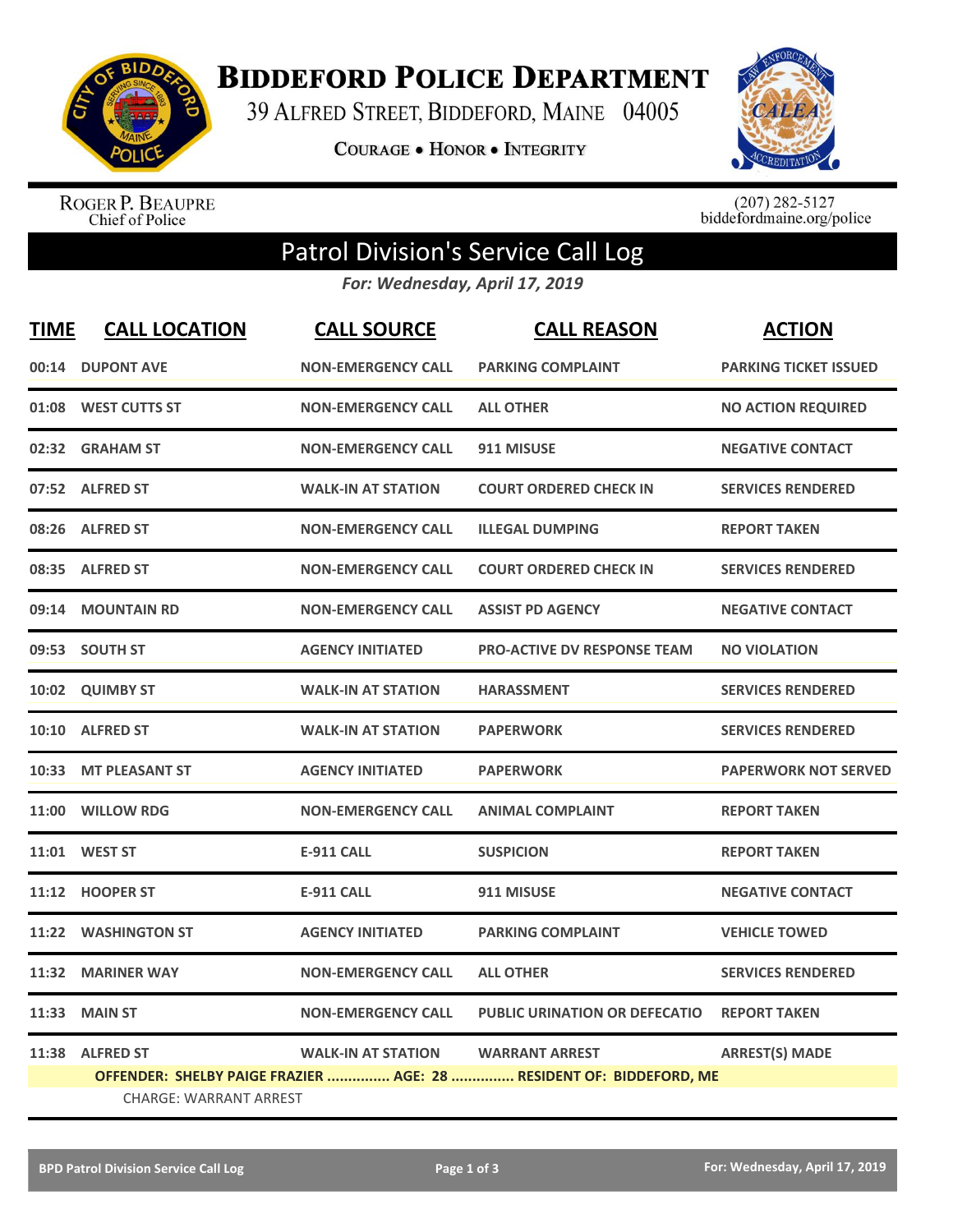| <b>TIME</b> | <b>CALL LOCATION</b>                          | <b>CALL SOURCE</b>        | <b>CALL REASON</b>                                                | <b>ACTION</b>                |
|-------------|-----------------------------------------------|---------------------------|-------------------------------------------------------------------|------------------------------|
|             | 11:39 ALFRED ST                               | <b>OTHER</b>              | <b>PAPERWORK</b>                                                  | <b>SERVICES RENDERED</b>     |
|             | <b>11:43 MAIN ST</b>                          | <b>NON-EMERGENCY CALL</b> | <b>SUSPICION</b>                                                  | <b>SERVICES RENDERED</b>     |
|             | <b>11:46 STONE ST</b>                         | <b>WALK-IN AT STATION</b> | <b>PAPERWORK</b>                                                  | <b>SERVICES RENDERED</b>     |
|             | 12:03 HILLS BEACH RD                          | <b>NON-EMERGENCY CALL</b> | <b>SUSPICION</b>                                                  | <b>NEGATIVE CONTACT</b>      |
|             | 12:20 ALFRED ST                               | <b>WALK-IN AT STATION</b> | <b>PAPERWORK</b>                                                  | <b>SERVICES RENDERED</b>     |
|             | 12:30 HILLS BEACH RD                          | <b>NON-EMERGENCY CALL</b> | 911 MISUSE                                                        | <b>SERVICES RENDERED</b>     |
|             | 13:04 ELM ST                                  | <b>AGENCY INITIATED</b>   | <b>ANIMAL COMPLAINT</b>                                           | <b>SERVICES RENDERED</b>     |
|             | 13:05 SUMMER ST                               | <b>E-911 CALL</b>         | 911 MISUSE                                                        | <b>SERVICES RENDERED</b>     |
|             | 13:08 POOL ST                                 | <b>NON-EMERGENCY CALL</b> | ATTEMPTED/THREATENED SUICIDE ARREST(S) MADE                       |                              |
|             | <b>CHARGE: VIOLATING CONDITION OF RELEASE</b> |                           | OFFENDER: CLAYTON JAMES REID  AGE: 18  RESIDENT OF: READFIELD, ME |                              |
|             | 13:20 ELM ST                                  | <b>NON-EMERGENCY CALL</b> | <b>HARASSMENT</b>                                                 | <b>SERVICES RENDERED</b>     |
|             | 13:28 ALFRED ST                               | <b>AGENCY INITIATED</b>   | <b>DRUG TAKE BACK</b>                                             | <b>SERVICES RENDERED</b>     |
|             | 14:22 ALFRED ST                               | <b>WALK-IN AT STATION</b> | <b>COURT ORDERED CHECK IN</b>                                     | <b>SERVICES RENDERED</b>     |
|             | 14:48 PIKE ST                                 | <b>NON-EMERGENCY CALL</b> | <b>PARKING COMPLAINT</b>                                          | <b>SERVICES RENDERED</b>     |
|             | 15:08 HILL ST                                 | <b>WALK-IN AT STATION</b> | <b>FRAUD (INSUFFICIENT FUNDS)</b>                                 | <b>REFERRED OTHER AGENCY</b> |
|             | 15:12 CUTTS ST                                | <b>E-911 CALL</b>         | <b>ANIMAL COMPLAINT</b>                                           | <b>SERVICES RENDERED</b>     |
|             | 15:23 ALFRED ST                               | <b>WALK-IN AT STATION</b> | <b>COURT ORDERED CHECK IN</b>                                     | <b>NO ACTION REQUIRED</b>    |
|             | 15:24 ROCKY WAY                               | <b>E-911 CALL</b>         | 911 MISUSE                                                        | <b>NO ACTION REQUIRED</b>    |
|             | 15:37 HIGH ST + POOL ST                       | <b>RADIO</b>              | <b>ASSIST PD AGENCY</b>                                           | <b>NO ACTION REQUIRED</b>    |
|             | <b>15:49 MAIN ST</b>                          | <b>AGENCY INITIATED</b>   | <b>PARKING COMPLAINT</b>                                          | <b>WARNING ISSUED</b>        |
|             | 15:52 SACO FALLS WAY                          | <b>NON-EMERGENCY CALL</b> | <b>ANIMAL COMPLAINT</b>                                           | <b>REFERRED OTHER AGENCY</b> |
|             | 15:59 GRAYSON ST                              | <b>AGENCY INITIATED</b>   | <b>PAPERWORK</b>                                                  | <b>NEGATIVE CONTACT</b>      |
|             | 16:03 DECARY RD                               | <b>NON-EMERGENCY CALL</b> | <b>TRESPASSING</b>                                                | <b>SERVICES RENDERED</b>     |
|             | 16:17 MAIN ST                                 | <b>AGENCY INITIATED</b>   | <b>PAPERWORK</b>                                                  | <b>PAPERWORK SERVED</b>      |
|             | 16:33 SACO FALLS WAY                          | <b>AGENCY INITIATED</b>   | <b>PAPERWORK</b>                                                  | <b>NEGATIVE CONTACT</b>      |
|             | 16:45 STONE ST                                | <b>AGENCY INITIATED</b>   | <b>PAPERWORK</b>                                                  | <b>PAPERWORK SERVED</b>      |